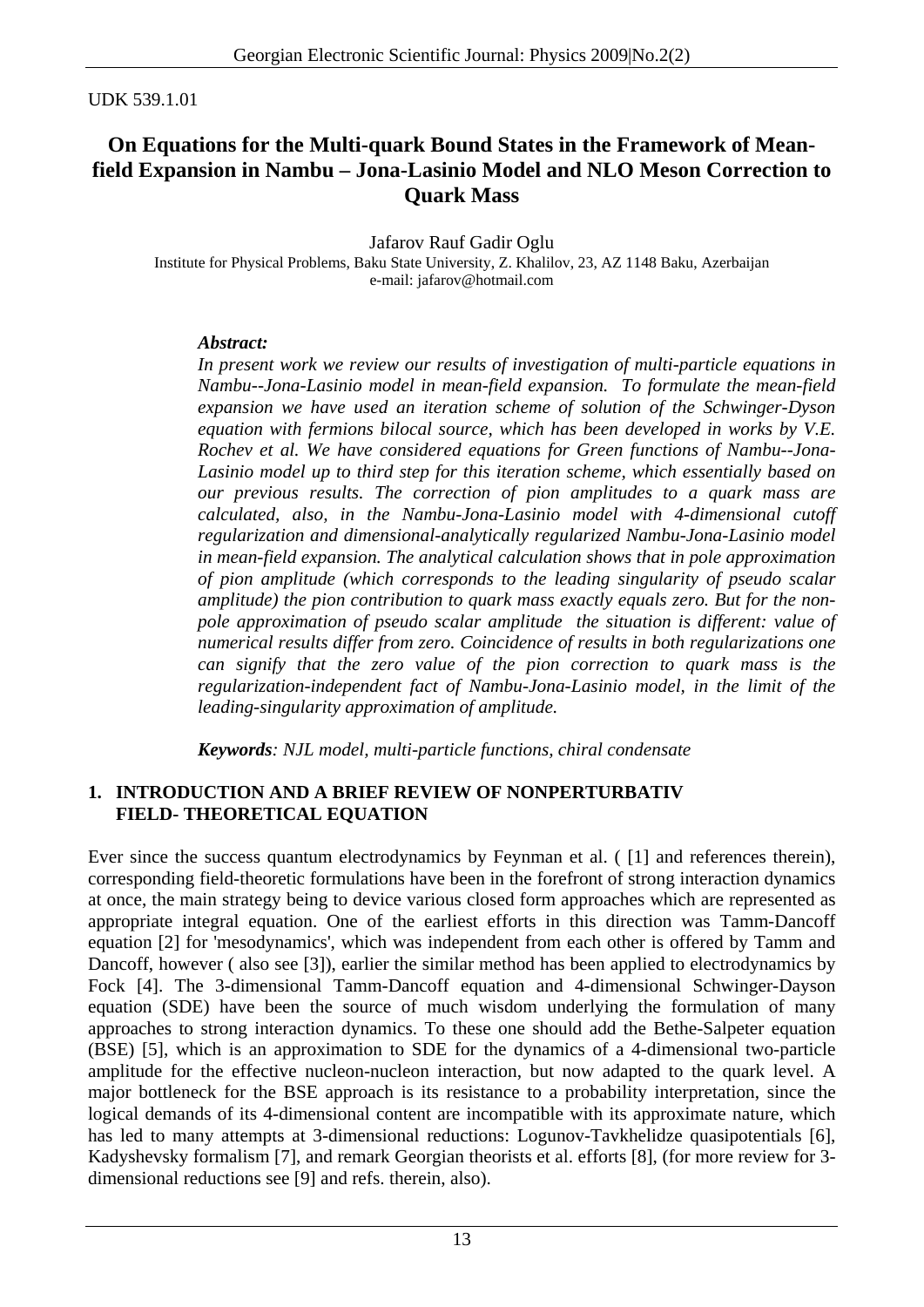The multi-particle (three or more particle) generalizations of the BSE have been also studied. A straightforward generalization of two-particle BSE has been intensively studied in sixties-seventies of last century. A best exposition of these studies can be found in the work of Huang and Weldon [10].

An essential imperfection of the original Bethe-Salpeter approach to multi-particle equations was a full disconnection of the approach with the field-theoretical equations for Green functions (which are known as SDE). This imperfection has been eliminated by Dahmen and Jona-Lasinio, which had included the BSE to the field-theoretical Lagrangian formalism with the consideration of functional Legendre transformation with respect to bilocal source of fields [11]. Then this approach has been generalized for multi-particle equations with consideration of Legendre transformation with respect to multi-local sources [12].

However, these theoretical constructions had not solved the principal dynamical problem of quantitative description of real bound states (nucleons, mesons etc.). A solution of BSE-type equations has been founded as a very complicated mathematical tool even for simple dynamical model. There is a main reason of a comparatively small popularity of the method of multi-particle BSE-type equations among the theorists. Much more popular approach to the problem of hadronization in QCD is based on the 't Hooft's conjecture that QCD can be regarded as an effective theory of mesons and glueballs [13]. Subsequently, it was shown by Witten that the baryons could be viewed as the solitons of the meson theory [14]. Futher development of these ideas has been successful and has leaded to the prediction of pentaquark states in baryon spectrum [15].

Nevertheless, the investigations of multi-quark equations are of significant interest due to the much less model assumptions in this approach in comparison with the chiral-soliton models. The solutions of multi-quark equations will provide us almost exhaustive information about the structure of hadrons.

We shall investigate Nambu--Jona-Lasinio (NJL) model with quark content which is one of the most successful effective models of QCD in the nonperturbative region (for review see [16], [17]). In overwhelming majority of the investigations, the NJL model has been considered in the mean-field approximation or in the leading order of  $\frac{1}{n_c}$  – expansion. However, a number of

perspective physical applications of NJL model is connected with multi-quark functions (for example: meson decays, pion-pion scattering, baryons, pentaquarks etc.). These multi-quark functions arise in higher orders of mean-field expansion (MFE) for NJL model. To formulate MFE we have used an iteration scheme of solution of SDE with fermion bilocal source [18].

We have considered equations for Green functions of NJL model up to third step of iterations. The leading approximation and first step of iteration maintain equations for the quark propagator and the two-quark function and also the next-to-leading order (NLO) correction to the quark propagator. The second step of this iterations maintains the equations for four-quark and three-quark functions, and third step of iterations maintains the equations for six-quark and five quark functions [19].

Since the mean-field approximation includes quark loops and the non-renormalizability of the NJL model implement to the indispensable the successful choice a regularization. Most common regularizations for NJL model traditionally entail a four-dimensional cutoff (FDC) regularization or a three-dimensional momentum cutoff regularization. Other regularization schemes also are used for NJL model [20].

In the framework of dimensional-analytically regularization (DAR) in MFE the scalar meson contributions in chiral quark condensate are calculated in [21], [22]. It was shown that sigma-meson contribution in chiral condensate for physical values of parameters is found to be significant and should be taken into account in the choice of the parameter values. Carry out improved fit of parameters of  $SU_v(2)\times SU_A(2)$  symmetric NJL model.

In the work [22] has done a systematical comparison of the dimensional-analytically regularized NJL model with the NJL model with FDC regularization. Apart from the corrections to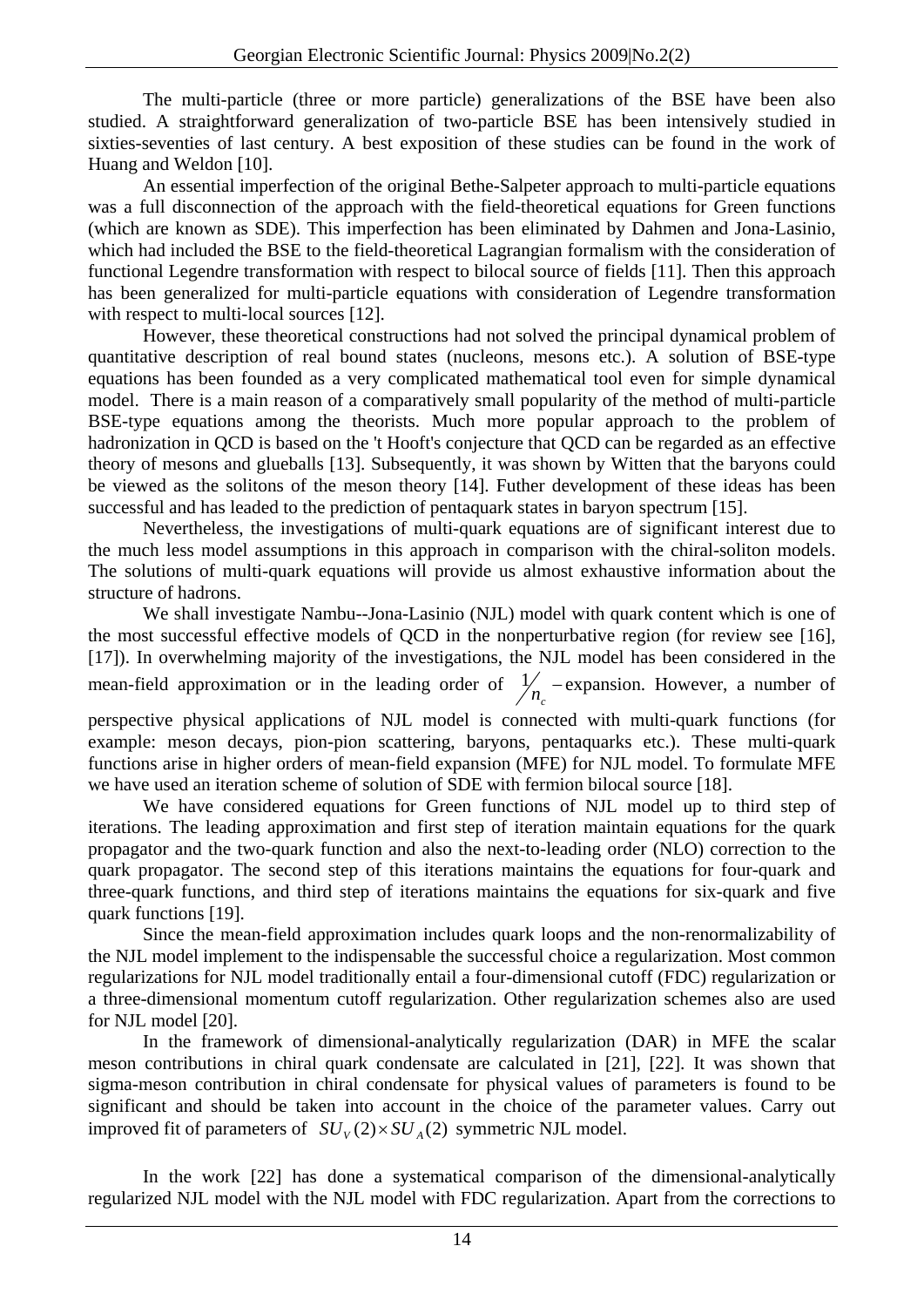chiral condensate it was calculated also the corrections to quark mass in both regularizations. The numerical calculations at two characteristic values of condensate show that the pion contribution to the quark mass in both regularizations are equal to zero.

The present work, which essentially based on results [19], [23], is devoted to analytical calculations of pion correction to the quark mass.

### **2. MEAN-FIELD EXPANSION IN BILOCAL-SOURCE FORMALISM FOR NAMBU - JONA-LASINIO MODEL**

We consider NJL model with the Lagrangian

$$
L = \overline{\psi} i \overline{\partial} \psi + \frac{g}{2} \Big( (\overline{\psi} \psi)^2 + (\overline{\psi} i \gamma_5 \tau \psi)^2 \Big),
$$

The Lagrangian is invariant under transformations of chiral group  $SU_V(2) \times SU_A(2)$ , which correspond to up and down quark sector.

A generating functional of Green functions (vacuum expectation values of *T* − products of fields) can be represented as the functional integral with bilocal source:

 $G(\eta) = [ D(\psi, \overline{\psi}) \exp i \{ \int dx L - [\int dx dy \overline{\psi}(y) \eta(y, x) \psi(x) \}].$ 

Here  $\eta(y, x)$  is the bilocal source of the quark field.

The *n* − th functional derivative of *G* over source is the *n* − particle (2*n* − point) Green function:

$$
\frac{\delta^n G}{\delta \eta(y_1, x_1) \cdots \delta \eta(y_n, x_n)}\bigg|_{\eta=0} = i^n < 0 \mid T \{ \psi(x_1) \overline{\psi}(y_1) \cdots \psi(x_n) \overline{\psi}(y_n) \} \mid 0> \equiv S_n \left( \begin{array}{c} x_1 & y_1 \\ \cdots & \cdots \\ x_n & y_n \end{array} \right)
$$

Translational invariance of the functional-integration measure gives us the functional-differential SDE for the generating functional *G* :

$$
\delta(x-y)G + i\hat{\partial}_x \frac{\delta G}{\delta \eta(y,x)} + ig \left\{ \frac{\delta}{\delta \eta(y,x)} tr \left[ \frac{\delta G}{\delta \eta(x,x)} \right] - \gamma_5 \tau \frac{\delta}{\delta \eta(y,x)} tr \left[ \gamma_5 \tau \frac{\delta G}{\delta \eta(x,x)} \right] \right\} =
$$

$$
= \int dx_1 \eta(x,x_1) \frac{\delta G}{\delta \eta(y,x_1)} . \tag{1}
$$

We shall solve this equation employing the method which proposed in work [21]. Functional  $G^{(n)}$  is

$$
G^{(n)}=P^{(n)}G^{(0)}
$$

where  $P^{(n)}$  is a polynomial of 2*n* − th order over the bilocal source  $\eta$ .

#### **2.1. LEADING ORDER AND FIRST STEP OF ITERATION: THE EQUATIONS FOR QUARK PROPAGATOR AND TWO-QUARK GREEN FUNCTION**

A leading approximation is an approximation of the functional-differential SDE (1) without r.h.s. A solution of the leading approximation is the functional

$$
G^{(0)} = \exp\{Tr(S*\eta)\}
$$

Here and below  $Tr$  is a trace in operator sense,  $*$  multiplication operator. Function  $S$  is a solution of the equation

$$
\delta(x) + i\hat{\partial} S(x) + igS(x)tr[S(0)] = 0
$$

The unique connected Green function of the leading approximation is the quark propagator . Other connected Green functions appear in the following iteration steps. The quark propagator *S*in the chiral limit is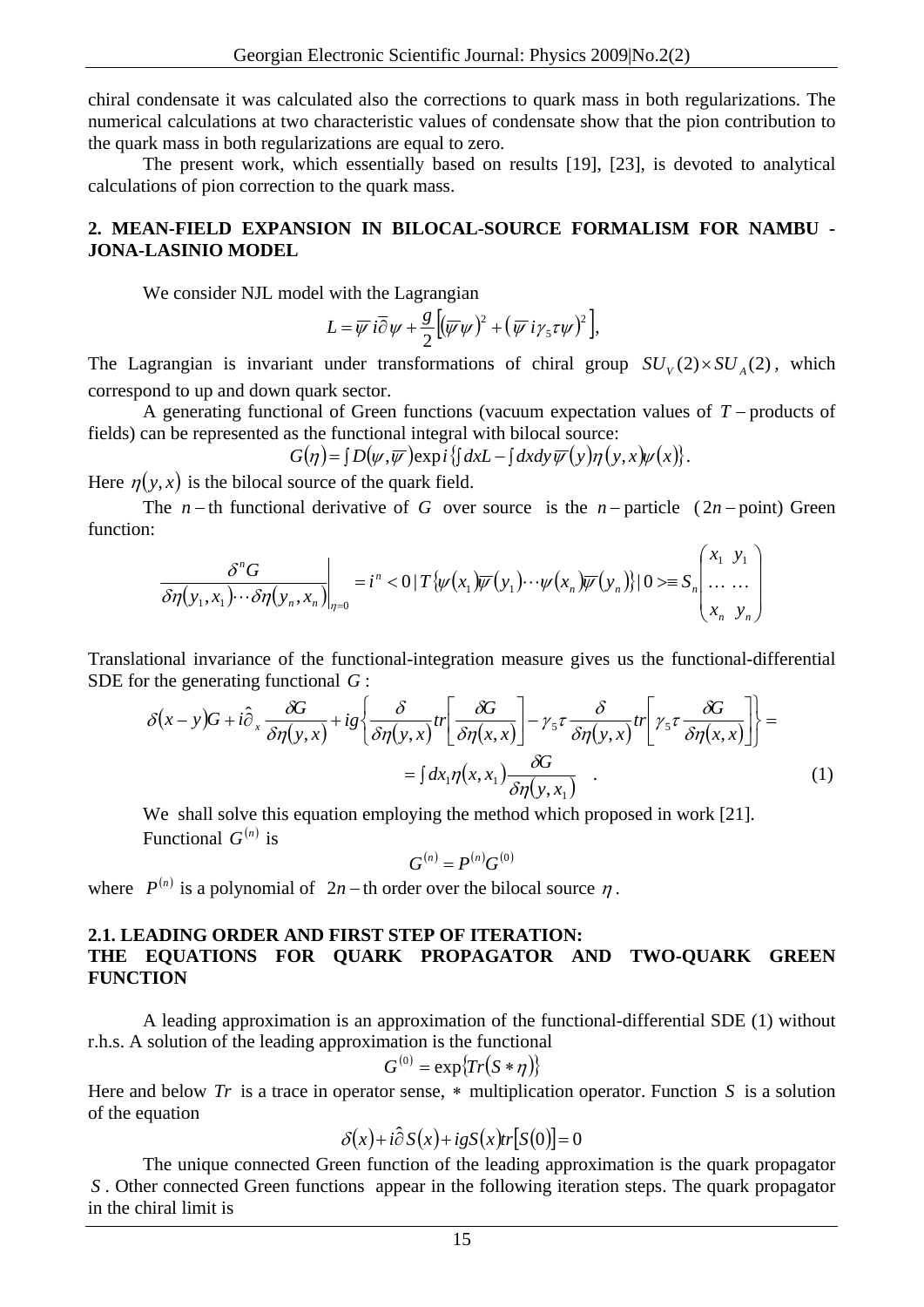$$
S_1^{(0)} \equiv S = (m - \hat{p})^{-1},
$$

where *m* is the dynamical quark mass, which is a solution of gap equation in the chiral limit

$$
m = -8i g m n_c \int \frac{d\tilde{q}}{m i^2 - q^2},
$$
 (2)

where  $d\tilde{q} = \frac{d^4q}{(2\pi)^4}$ 2  $\tilde{a}$  $d\widetilde{q} = \frac{d^4q}{(2\pi)^4}.$ 

The leading approximation generates the linear iteration scheme:

$$
G = G^{(0)} + G^{(1)} + \cdots + G^{(n)} + \cdots,
$$

where *n* − th step functional  $G^{(n)}$  is a solution of the equation

$$
G^{(n)} + i\overline{\partial} \frac{\partial G^{(n)}}{\partial \eta} + ig \left\{ \frac{\partial}{\partial \eta} tr \left[ \frac{\partial G^{(n)}}{\partial \eta} \right] - \gamma_5 \tau \frac{\partial}{\partial \eta} tr \left[ \gamma_5 \tau \frac{\partial G^{(n)}}{\partial \eta} \right] \right\} = \eta * \overline{\partial} \frac{\partial G^{(n-1)}}{\partial \eta}.
$$
 (3)

A solution of first-step equation (i.e. the Eq.(3) at  $n = 1$ ) is functional

$$
G^{(1)} = \left\{ \frac{1}{2} Tr(S_2 * \eta^2) + Tr(S^{(1)} * \eta^2) \right\} G^{(0)}
$$

The iteration-scheme equations give us the equation for two-particle function  $S_2$ :

$$
S_{2}\begin{pmatrix} x & y \ x' & y' \end{pmatrix} = -S(x - y')S(x' - y) + ig \int dx_{1} \left\{ (S(x - x_{1})S(x_{1} - y))tr_{u} \left[ S_{2}\begin{pmatrix} x_{1} & x_{1} \ x' & y' \end{pmatrix} \right] - (S(x - x_{1})\gamma_{5}\tau S(x_{1} - y))tr_{u} \left[ \gamma_{5}\tau S_{2}\begin{pmatrix} x_{1} & x_{1} \ x' & y' \end{pmatrix} \right] \right\}
$$
(4)

(here  $tr_{\mu}$  denotes the trace, which includes the upper line of function  $S_2$ ) and the equation for NLO correction to quark propagator  $S^{(1)}$ 

$$
S^{(1)}(x-y) = ig \int dx_1 S(x-x_1) \left\{ S_2 \begin{pmatrix} x_1 & y \\ x_1 & x_1 \end{pmatrix} - \gamma_5 \tau^a S_2 \begin{pmatrix} x_1 & y \\ x_1 & x_1 \end{pmatrix} \gamma_5 \tau^a \right\} +
$$
  
+ 
$$
ig \int dx_1 S(x-x_1) S(x_1-y) tr S^{(1)}(0)
$$
 (5)

The graphical representations of two-quark function see on Fig. 1, where the graphical notations of Fig. 2 are used.



Figure 1. The equation for two-quark function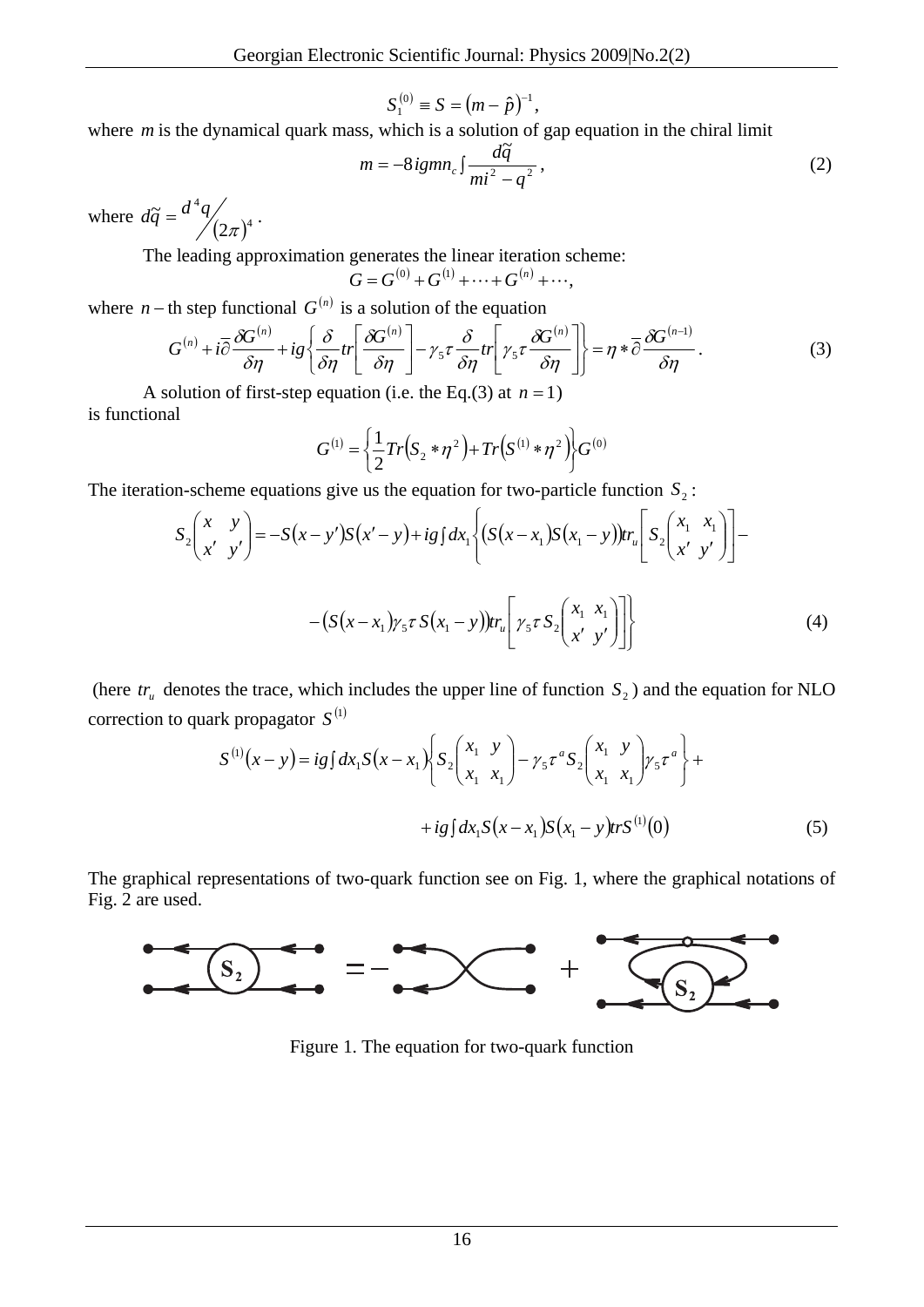

Figure 2. Diagram rules

These equations reduces in the momentum space to a system of simple algebraic forms. The NLO mass operator  $\sum^{(1)} = S^{(-1)} * S^{(1)} * S^{(-1)}$  (where  $S^{(1)}$  NLO quark propagator), is defined in *x* − space by equation:

$$
\Sigma^{(1)}(x) = S(x)A_{\sigma}(x) + 3S(-x)A_{\pi}(x) + ig \delta(x) tr S^{(1)}(0) .
$$
 (6)

The Eqs. (4)-(5) can be easily solved, and the solutions contain singlet scalar quark-antiquark bound state with mass  $2m$  (sigma-meson) and massless (in the chiral limit) pseudo scalar bound states (pion). To describe the solution of the equation for two-quark function and for future purposes we introduce the composite meson propagators by following way:

a) Let us define scalar-scalar function

$$
S_{\sigma}(x-x') \equiv tr \left[ S_2 \begin{pmatrix} x & x \\ x' & x' \end{pmatrix} \right] \sim \langle \overline{\psi}\psi(x) \overline{\psi}\psi(x') \rangle. \tag{7}
$$

From the Eq.(4) for two-quark function we obtain (in momentum space)

$$
S_{\sigma}(p) = \frac{1}{ig} (1 - i\Delta_{\sigma}(p)).
$$
 (8)

Here we define the following function, which we call sigma-meson propagator

$$
\Delta_{\sigma}(p) = \frac{Z(p)}{4m^2 - p^2} \quad , \tag{9}
$$

where

$$
Z_{\sigma}(p) = \frac{I_0(4m^2)}{I_0(p^2)}
$$

and

$$
I_0(p) = \int d\,\overline{q} \, \frac{1}{\left(m^2 - (p+q)^2\right)\left(m^2 - q^2\right)} \tag{10}
$$

The integral (10) is divergent, and it should be considered as a regularization.

b) Pseudoscalar-pseudoscalar function is defined as

$$
S_{\pi}^{ab}(x-x') \equiv tr \left[ S_2 \left( \frac{x}{x'} \frac{x}{x'} \right) y_5 \frac{\tau^a}{2} y_5 \frac{\tau^b}{2} \right] \sim \langle \overline{\psi} \gamma_5 \frac{\tau^a}{2} \psi(x) \overline{\psi} \gamma_5 \frac{\tau^b}{2} \psi(x') \rangle \quad . \tag{11}
$$

From the Eq.(4) for two-quark function we obtain (in momentum space):

$$
S_{\pi}^{ab}(p) = -\frac{1}{ig} \left( \delta^{ab} - i \Delta_{\pi}^{ab}(p) \right). \tag{12}
$$

Here we define the pion propagator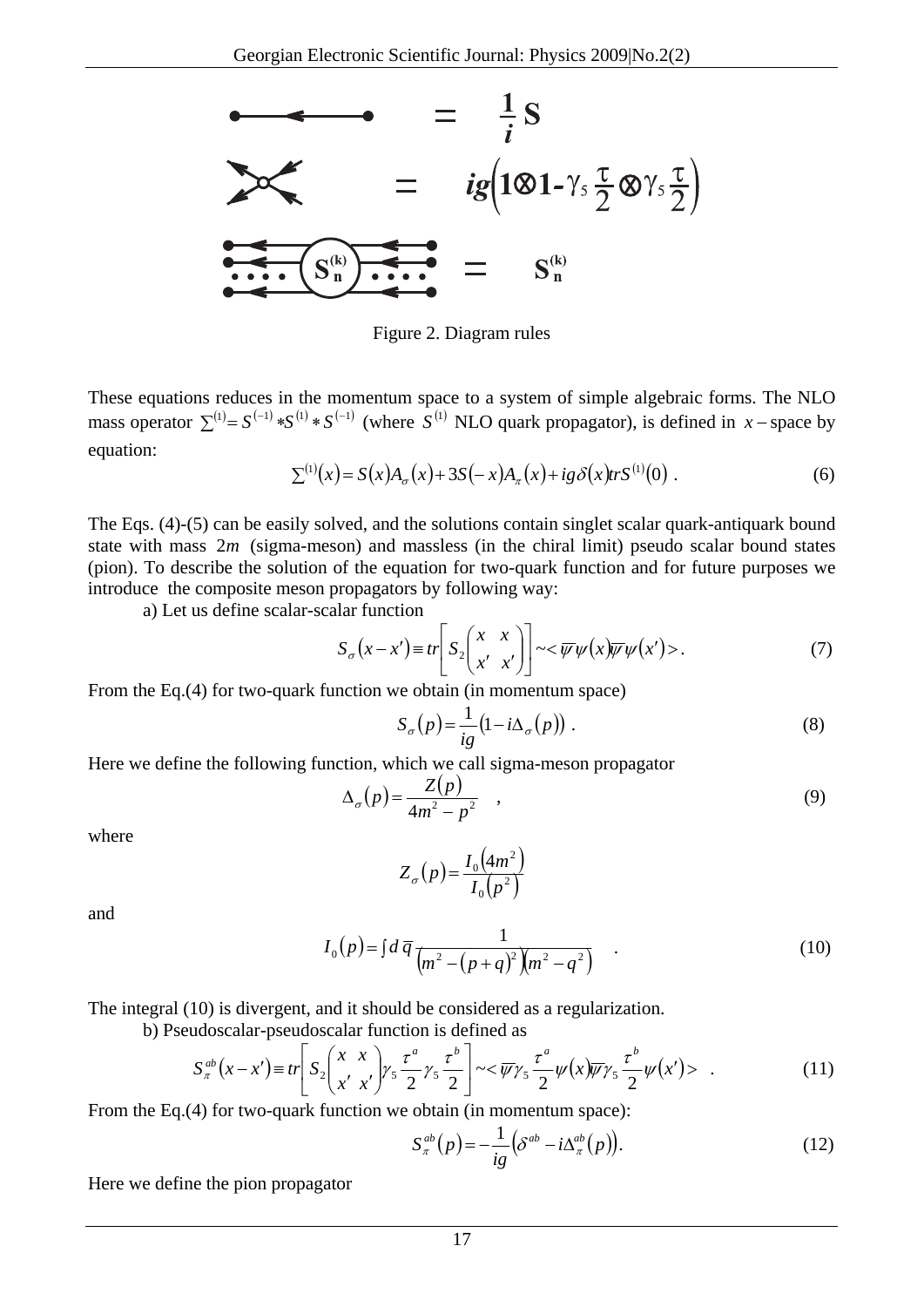$$
\Delta_{\pi}^{ab}(p) = -\frac{\delta^{ab}Z(p)}{p^2} \tag{13}
$$

where  $Z_{\pi}( p ) = \frac{I_0( 0 )}{I_0( 0 )}$  $_0(p^2)$  $0)_0$  $I_0$  $(p$  $Z_{\pi}(p) = \frac{I_0(0)}{I_0(2)}$ .

## **2.2. SECOND STEP: THE EQUATIONS FOR FOUR-QUARK AND THREE-QUARK GREEN FUNCTIONS**

Second-step generating functional is

$$
G^{(2)}[\eta] = \left\{ \frac{1}{4!} Tr(S_4 * \eta^4) + \frac{1}{3!} Tr(S_3 * \eta^3) + \frac{1}{2} Tr(S_2^{(1)} * \eta^2) + Tr(S^{(2)} * \eta) \right\} G^{(0)}.
$$

The equations for four-quark and three-quark functions see on Figs. 3 and 4.



Figure 3. The equation for four-quark function



Figure 4. The equation for three-quark function

The equations for the four-quark function  $S_4$  and for the three-quark functions  $S_3$  are new. In the second step we obtain also the equations for NLO two-particle function  $S_2^{(1)}$  and next-tonext-to-leading order (NNLO) correction to propagator  $S^{(2)}$ . These equations have the same form as the corresponding first step equation except of the inhomogeneous terms. The inhomogeneous term of NNLO quark propagator contains NLO two-quark function  $S_2^{(1)}$  and the inhomogeneous term of equation for NLO two-quark function  $S_2^{(1)}$  contains three-quark function  $S_3$ , also NLO quark propagator  $S^{(1)}$  (it is naturally, i.e. the derivatives of first step functional to form the inhomogeneous term, also (see Eq. (3) ) ).

The equation for the four-quark function has a simple exact solution which is the product of two-quark functions (see Fig. 5). As is seen from this solution, the  $\pi\pi$  – scattering in NJL model is suppressed, i.e. in the second step of iterations this scattering is absent, and it perhaps arises in the third step of the iteration scheme only.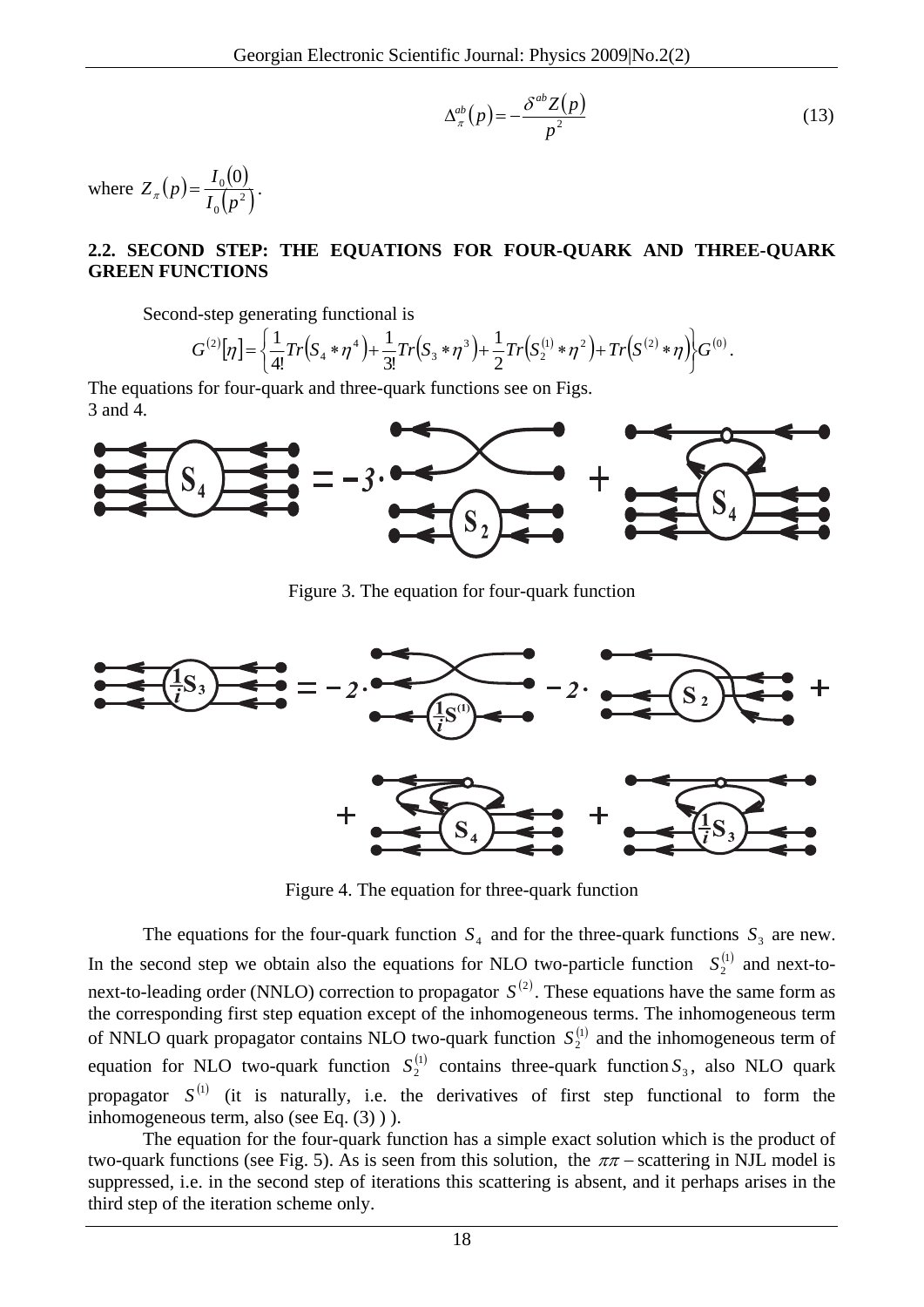

Figure 5. The solution of equation for four-quark function

## **2.3. VERTEX** σππ

The existence of the exact solution for the four-quark function gives us a possibility to obtain a closed equation for the three-quark function. As a first step in an investigation of this rather complicated equation we shall solve a problem of definition of  $\sigma \pi \pi$  – vertex with composite sigmameson and pions. Let us introduce a function

$$
W_{\sigma\pi\pi}^{ab}(xx'x'') \equiv tr \left[ S_3 \left( \begin{array}{cc} x & x \\ x' & x' \\ x'' & x'' \end{array} \right) \gamma_5 \frac{\tau^a}{2} \gamma_5 \frac{\tau^b}{2} \right] \sim \langle \overline{\psi} \psi(x) \overline{\psi} \lambda_5 \frac{\tau^a}{2} \psi(x') \overline{\psi} \lambda_5 \frac{\tau^b}{2} \psi(x'') \rangle ,
$$

and define:

a) scalar vertex

$$
V_{\sigma}\left(xx'x''\right) \equiv tr\left[S\left(x-x'\right)S_2\left(\frac{x'x}{x''x''}\right)\right] = 2in_{c}\int dx_{1}v_{S}\left(xx'x_{1}\right)\Delta_{\sigma}\left(x_{1}-x''\right). \tag{14}
$$

Here:  $v_s (xx'x'') = tr_a [S(x-x')S_0(x'-x'')S(x''-x)]$  is the triangle diagram.

b) pseudo scalar vertex

$$
V_{\pi}^{ab}(xx'x'') \equiv tr \left[ S(x - x')\gamma_5 \frac{\tau^a}{2} S_2 \left( \frac{x' x}{x'' x''} \right) \gamma_5 \frac{\tau^b}{2} \right] = 2in_c \int dx_1 \nu_p (xx'x_1) \Delta_{\pi}^{ab}(x_1 - x''). \tag{15}
$$

Here:

$$
v_p(xx'x'') = tr_a[S(x - x')\gamma_5 S(x' - x'')\gamma_5 S(x'' - x)].
$$

With definitions (7)-(15), for vertex function  $W^{ab}$  we obtain the following equation:

$$
W_{\sigma\pi\pi}^{ab}(xx'x'') = W_0^{ab}(xx'x'') + 2ign_c\int dx_1l_S(x-x_1)W_{\sigma\pi\pi}^{ab}(x_1x'x''),
$$

where  $l_s(x) = tr_a[S(x)S(-x)]$  is the scalar quark loop. Inhomogeneous term  $W_0^{ab}$  is:

$$
W_0^{ab}(xx'x'') = V_{\pi}^{ab}(xx'x'') + V_{\pi}^{ab}(xx''x') + 4ig\int dx_1 V_{\pi}^{a_1 a}(xx_1x')S_{\pi}^{a_1 b}(x_1 - x'') ++ 4ig\int dx_1 V_{\pi}^{a_1 b}(xx_1x'')S_{\pi}^{a_1 a}(x_1 - x') - ig\int dx_1 (V_{\sigma}(xx_1x_1) - 4V_{\pi}^{a_1 a_1}(xx_1x_1))S_{\pi}^{ab}(x' - x'')
$$

Using definitions  $(7)-(15)$  we have:

 $\left[ W_{0}^{ab}\big( xx'x''\big)\right] ^{con}=-2n_{c}\int dx_{1}dx_{2}\upsilon_{p}\big( xx_{1}x_{2}\big)\!\!\left[ \Delta^{a_{1}a}_{\pi}\big(x_{2}-x'\big)\!\Delta^{a_{1}b}_{\pi}\big(x_{1}-x''\big) +\Delta^{a_{1}ab}_{\pi}\big(x_{2}-x''\big)\!\Delta^{a_{2}a}_{\pi}\big(x_{1}-x'\big)\!\right]$ The equation for  $W^{ab}$  can be easy solved in the momentum space and the solution is

$$
W_{\sigma\pi\pi}^{ab}(pp'p'') = i\Delta_{\sigma}(p)W_0^{ab}(pp'p'')
$$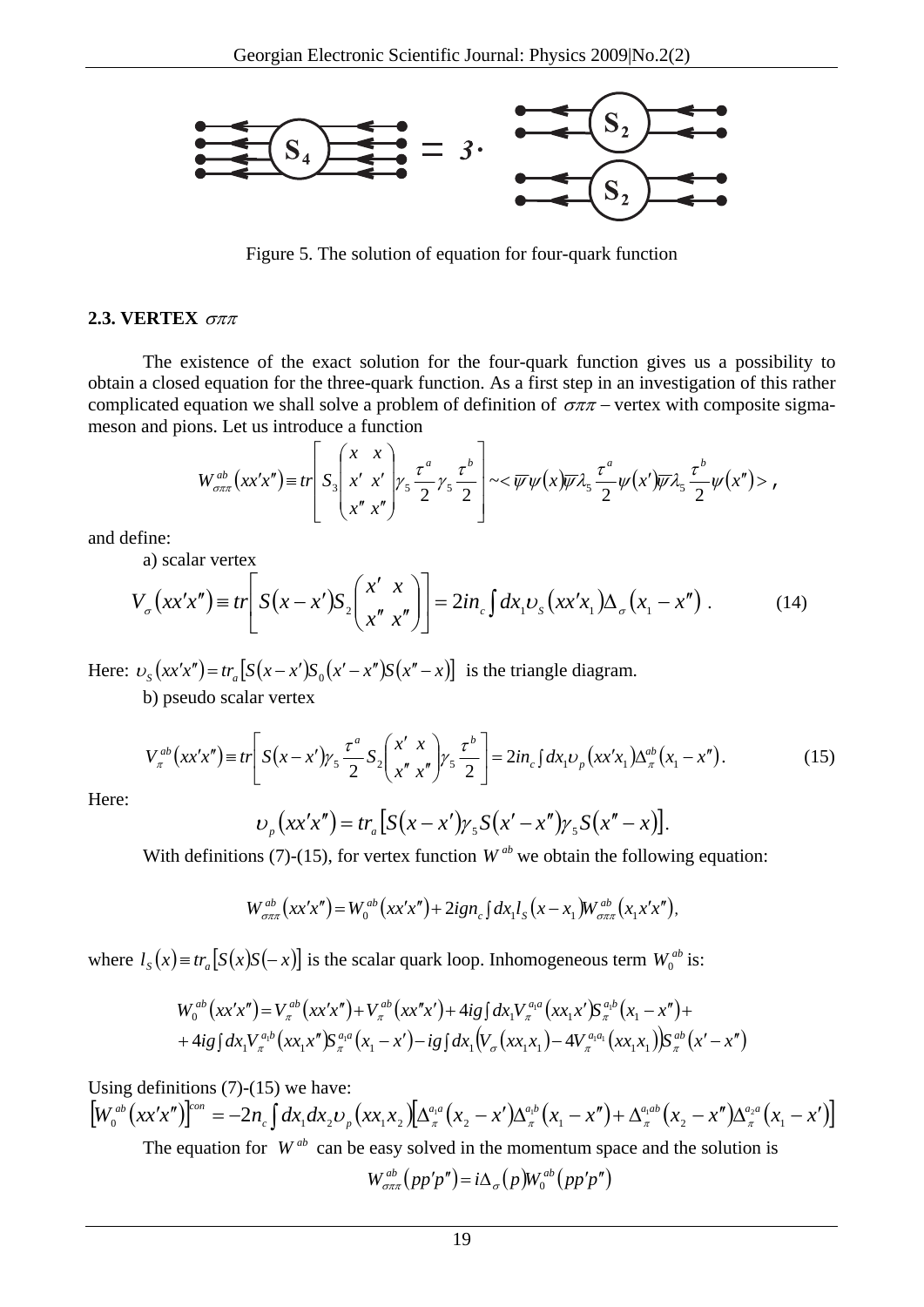where *p* is  $\sigma$  − mesons momentum, and *p'*, *p''* are pion momentum:  $p = p' + p'$ .

The connected part of  $W^{ab}$  is the decay amplitude  $\sigma \rightarrow \pi \pi$ . It has the following form:

$$
\left[W_{\sigma\pi\pi}^{ab}(pp'p'')\right]^{\text{con}} = \frac{2n_c}{i}\Delta_n(p)\left[\nu_p(pp'p'') + \nu_p(pp''p')\right]\Delta_\pi^{aa_1}(p')\Delta_\pi^{a_ib}(p'')
$$

(See also Fig.6.).



Figure 6. The connected part of sigma-pion-pion

## **2.4. THIRD STEP: THE EQUATIONS FOR SIX-QUARK AND FIVE-QUARK GREEN FUNCTIONS**

The third-step generating functional is

$$
G^{(3)}[\eta] = \left\{ \frac{1}{6!} Tr(S_6 * \eta^6) + \frac{1}{5!} Tr(S_5 * \eta^5) + \frac{1}{4!} Tr(S_4^{(1)} * \eta^4) + \frac{1}{3!} Tr(S_3^{(1)} * \eta^3) + \right. \\ + \left. \frac{1}{2} Tr(S_2^{(2)} * \eta^2) + Tr(S^{(3)} * \eta) \right\} G^{(0)}.
$$

The graphical representations of equations for six-quark function and for five-quark function see on Figs. 7 and 8.



Figure 7. The equation for six-quark function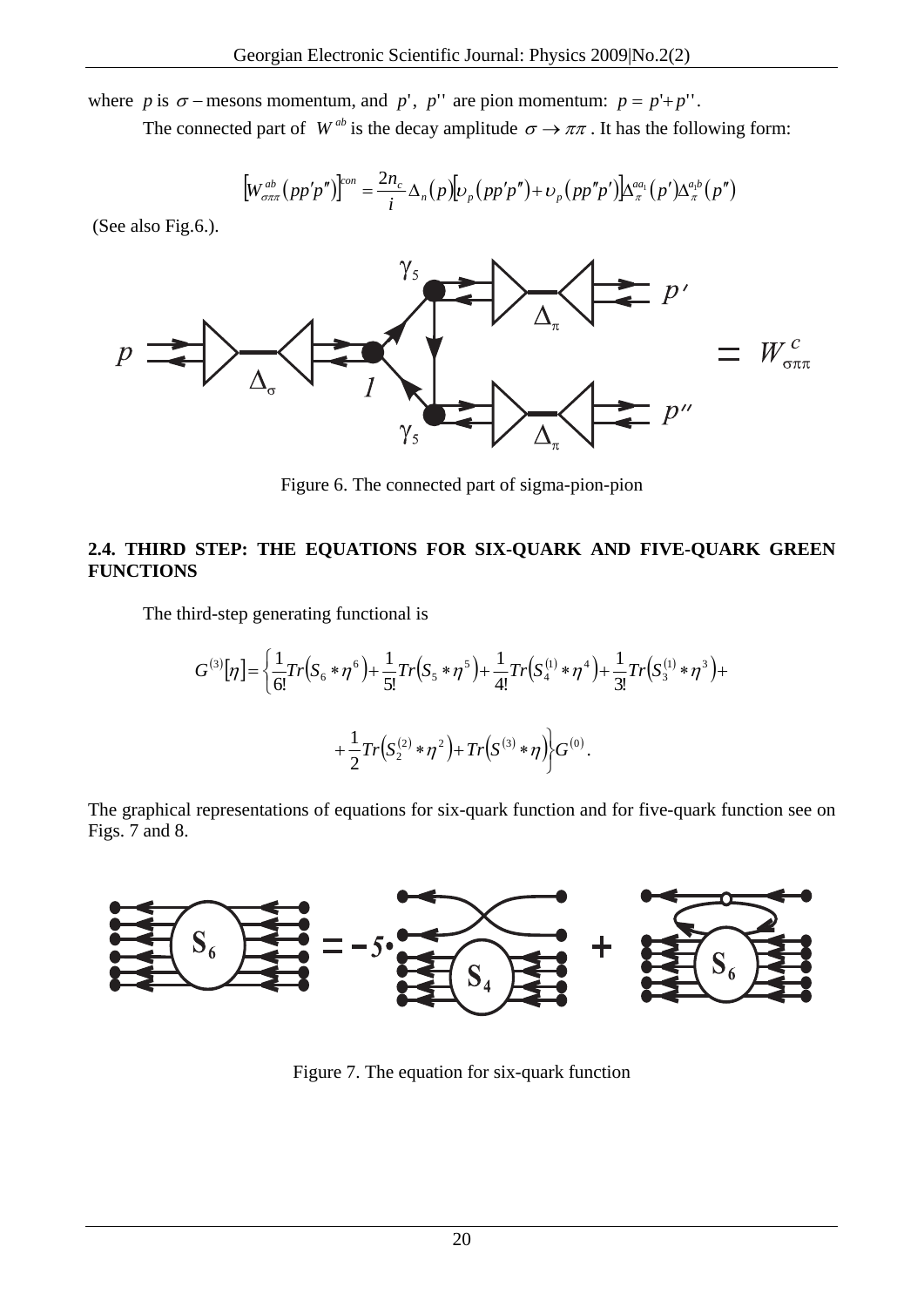

Figure 8. The equation for three-quark function

The equations for the six-quark function and for the five-quark function in our iteration scheme are new. The third step gives us the equations for NLO four-quark  $S_4^{(1)}$  and three-quark  $S_3^{(1)}$ functions, also NNLO two-quark function  $S_2<sup>(2)</sup>$  (which have the same form as the second-step function  $S_4^{(1)}$  contains five-quark  $S_5$  and  $S_3$  functions, and NLO two-quark function  $S_2^{(1)}$ . Into equations except of the inhomogeneous term). The inhomogeneous term of the NLO four-quark inhomogeneous term of equation for NLO three-quark function  $S_3^{(1)}$  enter: NLO four-quark function  $S_4^{(1)}$ , NLO two-quark function  $S_2^{(1)}$  and NNLO one-particle function  $S^{(2)}$ . The equation for NNLO two-quark function  $S_2^{(2)}$ , which kernel is same form as the second- and first-steps equations, and it inhomogeneous term contains NLO 3-quark function  $S_3^{(1)}$  and NNLO one-particle function  $S^{(2)}$ . The third step gives us also to the next-to-next-to-next-to-leading order (NNNLO) correction to quark propagator  $S^{(3)}$ . A inhomogeneous term of equation for NNNLO quark propagator contains the NNLO two-quark function  $S_2^{(2)}$  (note that the inhomogeneous term of analogous equation for NNLO quark propagator  $S^{(2)}$  contain NLO two-quark function  $S_2^{(1)}$  and a inhomogeneous term of first-step equation for NLO quark propagator maintain two-quark Green function  $S^{(2)}$ ), and all equations for quark propagators have the analogous form, except of the inhomogeneous term.

### **3. TWO-PARTICLE AMPLITUDE AND MESON CONTRIBUTIONS IN CHIRAL CONDENSATE AND NLO MASS FUNCTIONS**

It follows from two-particle equation (4) leading order (LO) two-particle amplitude *A* (connected part of amputated two-particle function) consist of two parts: pseudo scalar amplitude (pion)  $A_{\pi}$  and scalar amplitude ( $\sigma$  – meson)  $A_{\sigma}$ . In momentum space these amplitudes of the NJL model depend on a momentum  $p$  only, where  $p$  is a sum of quark and antiquark momentum. They have the form (see [21], [22] for detail):

$$
A_{\pi} = \frac{1}{4n_c I_0 (p^2) p^2},\tag{16}
$$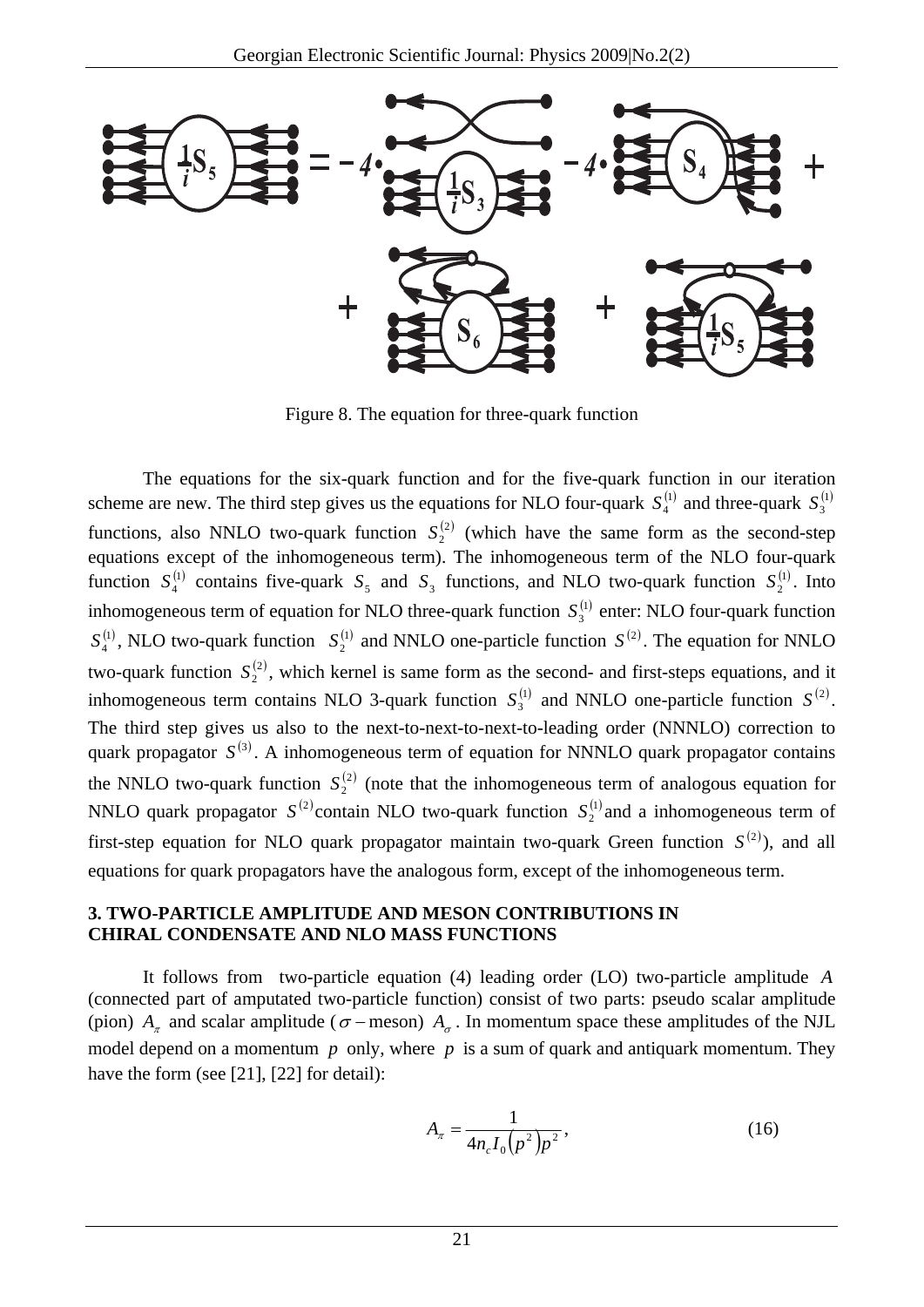$$
A_{\sigma} = \frac{1}{4n_c I_0 (p^2)(4m^2 - p^2)}.
$$
 (17)

Here  $I_0(p^2)$  is two-loop integral, which has the form (10), and it should be considered as a regularization.

The basic order parameter, which defines a degree of DCSB is a quantity  $\chi$  of chiral condensate. Meson contribution to the chiral condensate can be calculated in the next-to-leading term of the MFE. A free quark propagator and gap equation (2) for NJL model give us to regularization-independent formula for LO condensate

$$
\chi = \frac{itr}{(0)} = -\frac{m}{g} \,. \tag{18}
$$

Let us defining NLO condensate:

$$
\chi^{(1)} = \frac{itrS^{(1)}(0)}{}
$$
 (19)

For the ratio

$$
r = \frac{\chi^{(1)}}{\chi} \tag{20}
$$

of NLO condensate (19) to the LO condensate (18) we obtain the formula [22]

$$
r = -\frac{8ig_n}{1 - 8ig_n J} \int \frac{d\tilde{p} \ d\tilde{q}}{(m^2 - p^2)^2 [m^2 - (p - q)^2]} \Big[ [m^2 - p^2 + 2(pq)] A_\sigma(q) - 3[m^2 - p^2 + 2(pq)] A_\pi(q) \Big],\tag{21}
$$

where

$$
J = \int d\tilde{q} \, \frac{p^2 + m^2}{\left(m^2 - p^2\right)^2} \quad . \tag{22}
$$

The integral (22) is divergent, and it should be considered as a regularization. It follows from equation (21), that the ratio *r* of NLO condensate to the LO condensate consist of two parts: pion corrections (due to pseudo scalar amplitude  $A_{\tau}$ ) and corrections due to scalar amplitude  $A_{\sigma}$ :  $r = r_{\sigma} + r_{\pi}$ .

### **3.1. NLO MASS FUNCTION**

Eq.(5) for NLO quark propagator  $S^{(1)}$  and Eq.(4) for two-amplitude  $S_2$  give us a possibility for define the meson corrections to quark mass. First-order equations for iterations define corrections to quark propagator (see [22]). NLO mass operator  $\Sigma^{(1)}$  has the form (6).

Let us to introducing dimensionless NLO mass functions  $a^{(1)}$  and  $b^{(1)}$ :

$$
\sum^{(1)} \equiv a^{(1)} \hat{p} - b^{(1)} m \tag{23}
$$

and using the formula (20) for ratio of NLO condensate to the LO condensate in pion channel, we obtain from (6) the expressions for  $a^{(1)}$  and  $b^{(1)}$  in momentum space the following formulas:

$$
p^{2} a^{(1)}(p^{2}) = \int d\tilde{q} \frac{p^{2} - (pq)}{m^{2} - (p - q)^{2}} [A_{\sigma}(q) - 3A_{\pi}(q)],
$$
 (24)

$$
b^{(1)}(p^2) = r - \int d\tilde{q} \frac{1}{m^2 - (p - q)^2} [A_{\sigma}(q) + 3A_{\pi}(q)].
$$
 (25)

Using expression (23) for the NLO mass operator, we may to rewrite inverse quark propagator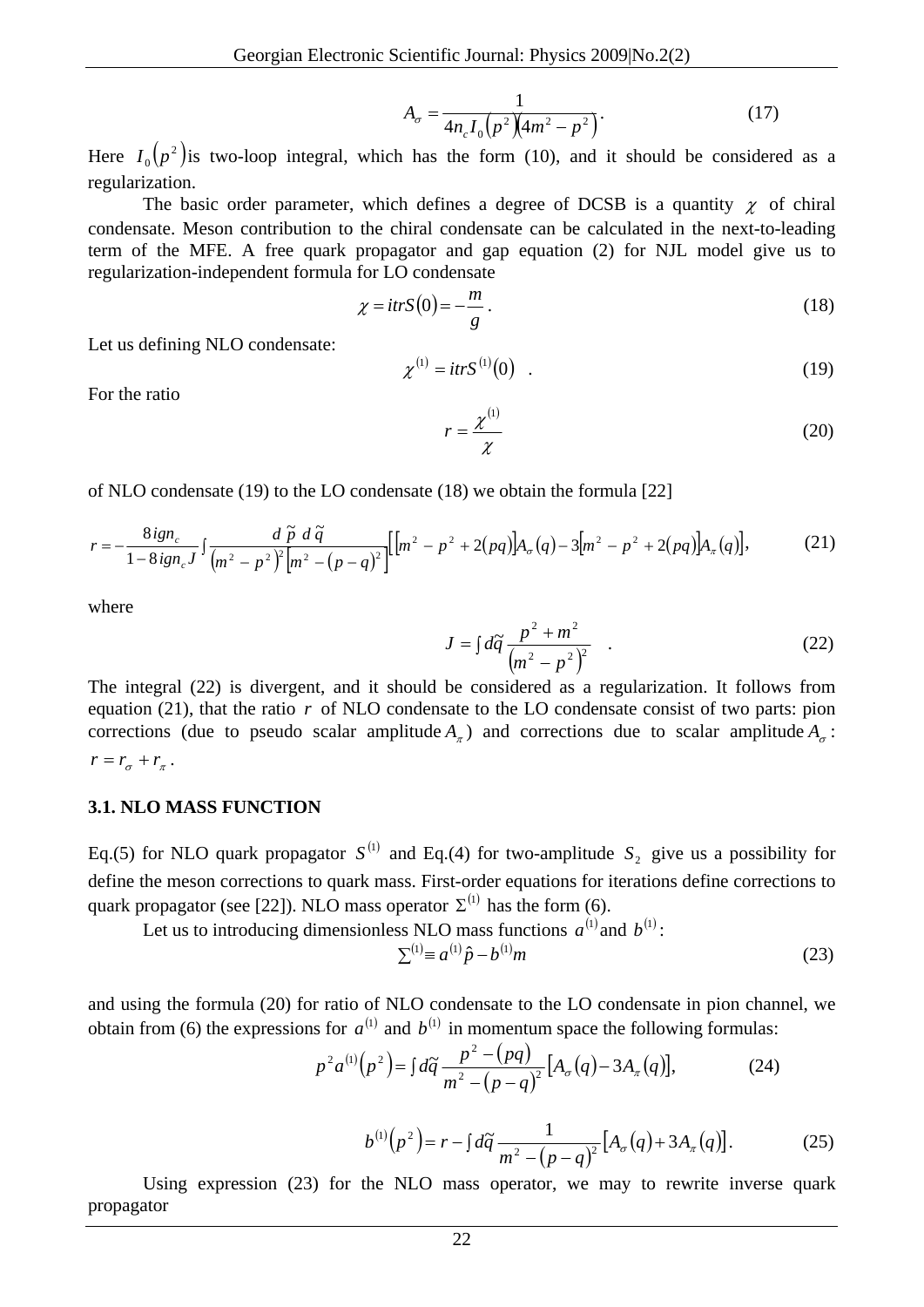$$
S^{-1} = m - \hat{p} - \Sigma^{(1)}
$$
 (26)

as the form:

$$
S^{-1} = (1 + b^{(1)})m - (1 + a(1))\hat{p}
$$
 (27)

(where, according gap equation (2), *m* is LO quark mass).

Suppose the propagator has a pole in point  $p^2 = m_r^2$ , which corresponds to a particle with mass  $m_r$ . According Eq.(27) we obtain following equations for quark mass  $m_r$ :

$$
b(m_r^2)=m_r a(m_r^2).
$$

Since  $a^{(1)}$  and  $b^{(1)}$  are small additions ( $a^{(1)} \ll 1$ ,  $b^{(1)} \ll 1$ ), we can to expand  $a^{(1)} (m_r^2)$  and  $b^{(1)} (m_r^2)$ near the point *m* and to obtain the formula for the quark-mass correction  $\delta m \approx m_r - m$ :

$$
\frac{\delta m}{m} \approx b^{(1)}(m^{(2)}) - a^{(1)}(m^{(2)}). \tag{28}
$$

### **4. NJL MODEL WITH DIMENSIONAL-ANALYTICAL REGULARIZATION AND FOUR-DIMENSIONAL CUTOFF REGULARIZATION**

The prediction of the model, however, are intimately compromising with the specific strategy adopted to handle the ultraviolet divergences given the nonrenormalizable nature of the model. Consequently, the quite essential point of the model is a regularization. Practitioners of the NJL model have followed the attitude of using it as a regularization-dependent model, considering the regularization procedure part of definition of the model, for example see [24].

Most common regularizations for NJL model traditionally entail a four-dimensional cutoff in Euclidean momentum or a three-dimensional momentum cutoff. Other regularization schemes (Pauli- Villars regularization or non-local Gauss form-factors) also are used for the NJL model. Even more often there are a works, which use a dimensional regularization in NJL model. In [25] the dimensional regularization is modified (which based on ideas of Wilson and Collins) to keep four dimensional properties of the nonrenormalizable theory as much as possible. To achieve this goal the dimensional regularization is applied to only the radial part in loop integrals. This is one of the analytic regularization. The meson loop contribution to the chiral symmetry breaking is also analyzed in the NJL model with the modified dimensional regularization [21]. In this treatment all calculations are made in four-dimensional Euclidean momentum space, and the regularization parameter is treated as a power of a weight function, which regularizes divergent integrals. It should be stressed that in this treatment of dimensional regularization, the regularization parameter is not at all a deviation in the physical dimension of space. In [26] it was studied characteristic features of the NJL model in the dimensional regularization. As usual the dimensional regularization is applied to momentum integrals for internal fermion lines. Since the model is not renormalizable, the authors ([26]) cannot take the four dimensional limit and they evaluated some physical properties of the model in the space-time dimensions less than four. The authors ([26]) take notice of that only the radiative corrections should be evaluated in the space-time dimensions less than four to keep the four-dimensional properties in the real world. In [22] the meson loop contribution to the chiral symmetry breaking is also analyzed in the NJL model with the modified dimensional regularization.

The calculating of the gap equation (2) in dimensional-analytical regularization (DAR) and four-dimensional cutoff (FDC) regularization lead to (in detail see [21], [22]):

$$
1 = k \Gamma \left(\xi \right) \left(\frac{4\pi M^2}{m^2}\right)^{1+\xi},\tag{29}
$$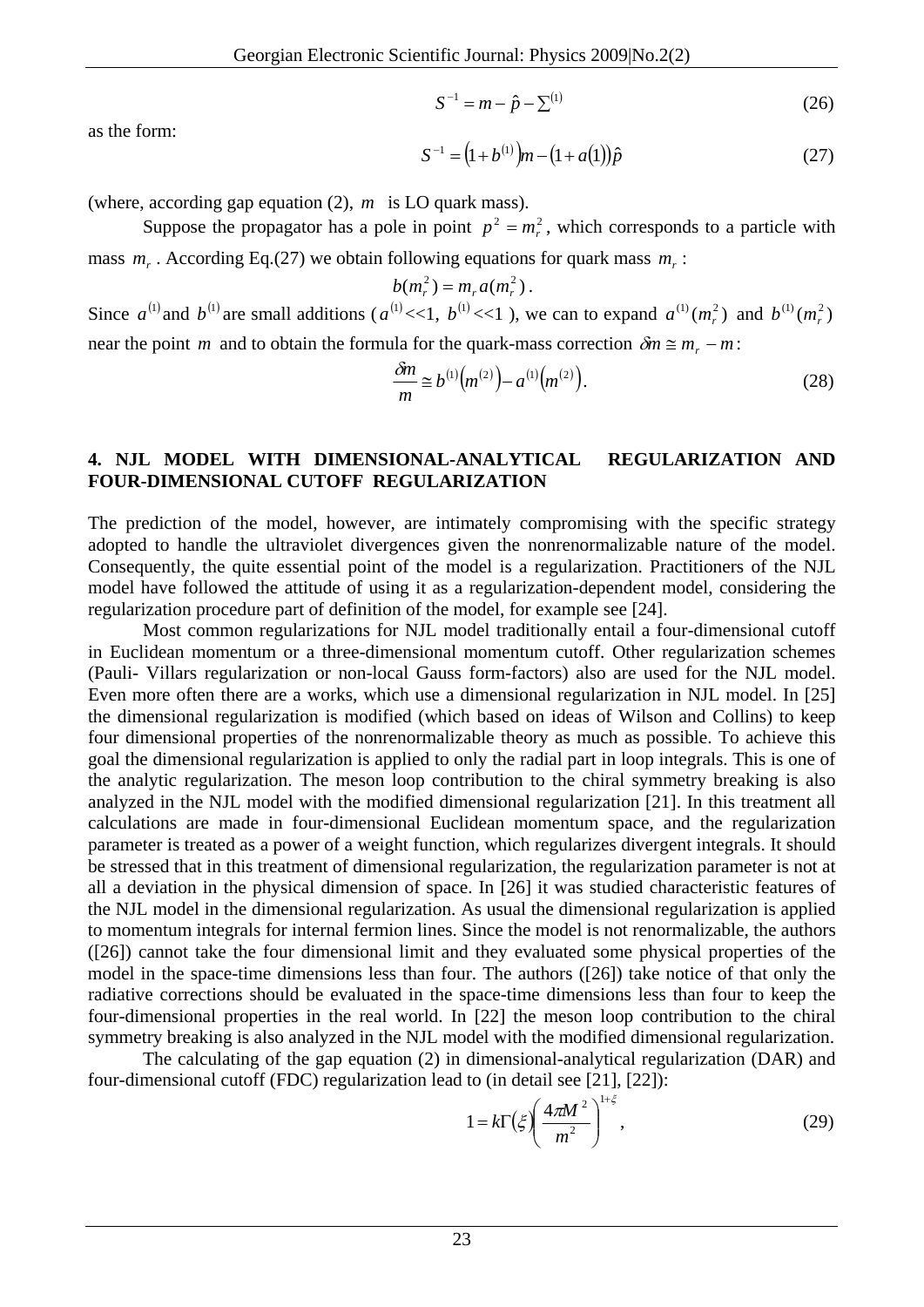$(1 - k_0) 1 - \log(1 + x)$ ⎠  $\left(1-\frac{1}{\log(1+x)}\right)$ ⎝  $= k_{\Lambda} \left( 1 - \frac{1}{x} \log(1 + x) \right)$  $1 = k_{\lambda} \left( 1 - \frac{1}{\log(1 + x)} \right),$  (30)

respectively. Here,  $k_{\Lambda} = \frac{gn_c \Lambda^2}{2\pi^2}$ ,  $k = \frac{gn_c m^2}{2\pi^2}$ ,  $x = \frac{\Lambda^2}{m^2}$ ,  $\xi = \frac{2 - \Lambda^2}{2}$ 2 2 2 <sup>2</sup> *gn<sub>c</sub>m*<sup>2</sup>  $\Lambda^2$  *z* - *D m*  $k_A = \frac{gn_c \Lambda^2}{2\pi^2}$ ,  $k = \frac{gn_c m^2}{2\pi^2}$ ,  $x = \frac{\Lambda^2}{m^2}$ ,  $\xi = \frac{2-D}{2}$  (*D* − dimension of space) and

Λare regularizations parameters in DAR and in FDC regularization, respectively.

The calculating of the integral (10) in both regularizations (in *DAR* and in *FDC* regularization) lead us:

$$
\[I_0(p^2)\]^{DAR} = \frac{i}{(4\pi)^2} \frac{\xi}{k} F\left(1 + \xi, 1; 3/2; \frac{p^2}{4m^2}\right),\tag{31}
$$

$$
\left[I_0(p^2)\right]^{FDC} = \frac{1}{(4\pi)^2} \left[ \log(1+x) - \frac{x}{1+x} F\left(1,1;3/2; \frac{p^2}{4m^2(1+x)}\right) - \frac{p^2}{6m^2(1+x)} F\left(1,1;5/2; \frac{p^2}{4m^2(1+x)}\right) + \frac{p^2}{6m^2} F\left(1,1;5/2; \frac{p^2}{4m^2}\right) \right]
$$
\n(32)

Here  $F(a, b; c; z)$  is the Gauss hypergeometric function.

### **5. MESON CONTRIBUTION TO QUARK MASS**

### **5.1. MESON CONTRIBUTION TO QUARK MASS IN POLE APPROXIMATION OF SCALAR AND PSEUDOSCALAR AMPLITUDES**

Pseudo scalar amplitude  $A_{\pi}$  naturally is associated with the pion, which in the chiral limit is a massless Goldstone particle. In both regularizations under consideration we can define a pion propagator as a pole term of  $A_{\pi}^{pole}$ , which leads to the singularity of pseudo scalar amplitude (see [22]):

$$
A_{\pi}^{pole} = \frac{1}{4n_c I_0(0) p^2},\tag{33}
$$

where  $I_0(0)$  is defined by equation (31) for DAR and by (32) for FDC regularization and has the following forms

$$
[I_0(0)]^{DAR} = \frac{i}{(4\pi)^2} \frac{\xi}{k} , \qquad (34)
$$

$$
[I_0(0)]^{FDC} = \frac{i}{(4\pi)^2} \left[ \log(1+x) - \frac{x}{1+x} \right],
$$
 (35)

correspondingly.

For the scalar amplitude the situation is different. In both regularizations function  $I_0(p)$  possesses a cut which originates in the point  $p^2 = 4m^2$ . Nevertheless, for FDC is possible to define a scalar sigma-meson propagator as [22]

$$
A_{\sigma}^{pole} = \frac{1}{4n_c I_0 \left(4m^2 \left(4m^2 - p^2\right)\right)},\tag{36}
$$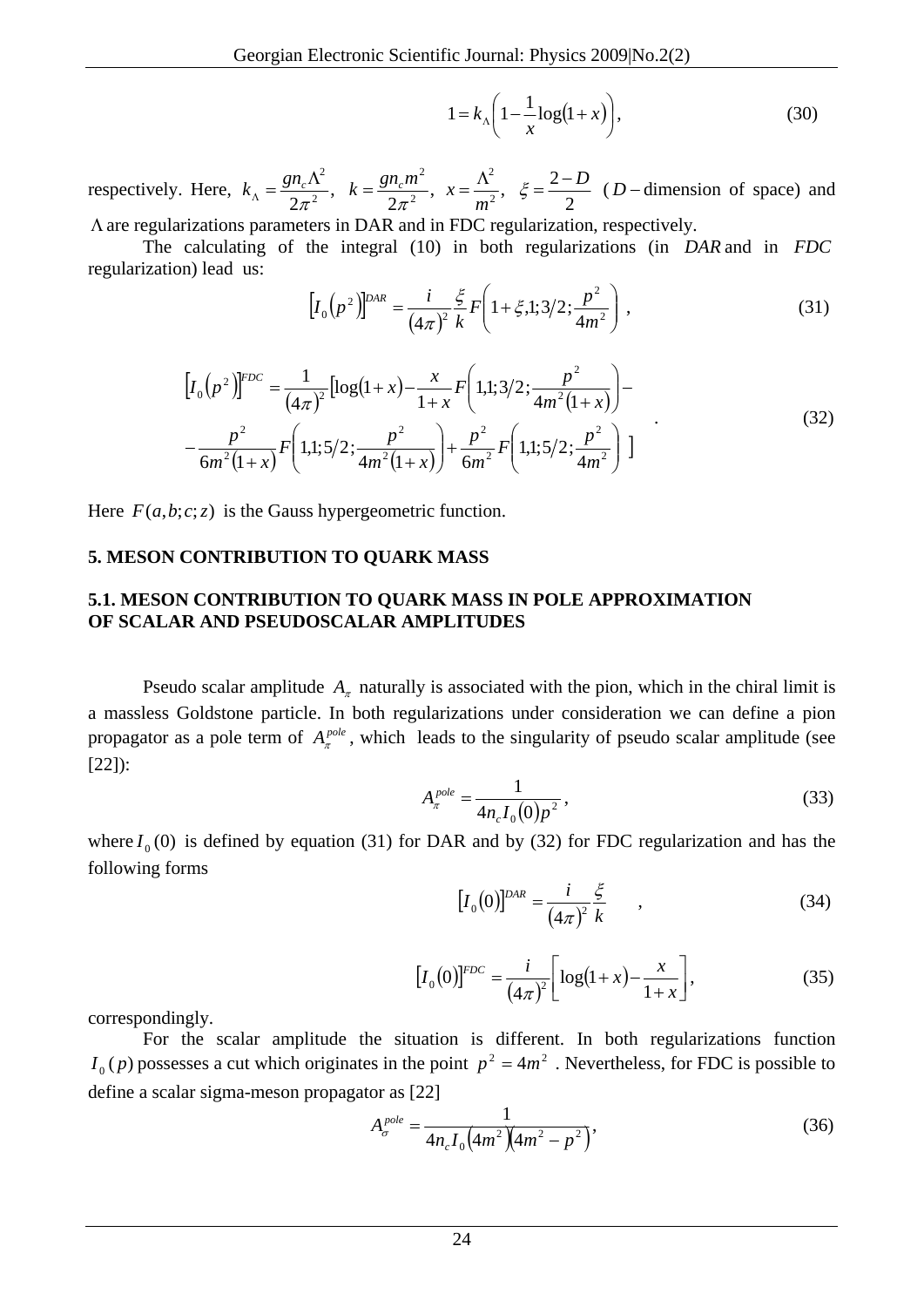since the integral  $[I_0(4m^2)]^{FDC}$  (35) is a finite quantity. In a different way the matter is for DAR. Quantity  $\left[I_0(4m^2)\right]^{DAR}$  is finite only at  $\xi < -1/2$ :

$$
\left[I_0\!\left(4m^2\right)\!\right]^{DAR}\!\big|_{\xi<-1/2} = -\frac{i}{8gn_cm^2}\frac{\xi}{1+2\xi}.
$$

For the interpretation of the sigma-meson as a particle in the NJL model with DAR we can do the following trick: since in the region  $-1 < \xi < -1/2$  integral  $I_0$  converges we use the above value in the point  $p^2 = 4m^2$  as a foundation an analytical continuation of the pole part of the amplitude on parameter  $\xi$  the physical region  $0 < \xi < 1$ . Then the sigma-meson propagator for DAR will be [22]

$$
\left[A_{\sigma}^{pole}(p)\right]^{DAR} = \frac{2igm^2(1+2\xi)}{(4m^2 - p^2)\xi}.
$$
\n(37)

This expression was used for a calculation of the sigma-meson contribution in chiral condensate in work [21]. Surely, such procedure of definition of sigma-meson propagator seems to be a somewhat artificial. A more consistent procedure is a separation of a leading singular part of amplitude in the region of physical values of regularization parameter  $\xi$  (see for more detail [21], [22]).

For the pseudo scalar amplitude the separation of leading singularity near point  $p^2 = 0$ leads to same result (33), i.e. the pion in DAR possesses all properties of usual observable particle. For the scalar amplitude is not so. At  $p^2$  – > 4 $m^2$  in region  $0 < \xi < 1$  [22]:

$$
I_0^{DAR} \cong \frac{i\sqrt{\pi}\Gamma(\xi+1/2)}{16gn_cm^2\Gamma(\xi)} \cdot \left(\frac{4m^2}{4m^2 - p^2}\right)^{\xi+1/2}
$$

and, correspondingly, the leading singularity, i.e. leading term in an expansion on powers of  $4m^2 - p^2$  is the expression

$$
\left[A_{\sigma}^{LS}\right]^{DAR} \cong -\frac{ig\Gamma(\xi)}{\sqrt{\pi}\Gamma(\xi+1/2)} \cdot \left(\frac{4m^2}{4m^2 - p^2}\right)^{1/2-\xi}.\tag{38}
$$

#### **5.1.1. PION CONTRIBUTION TO QUARK MASS**

According the Eqs. (33)-(35) the expressions for pion amplitudes in pole approximation in both regularizations (DAR and FDC regularization) has the forms

$$
\left(A_{\pi}^{pole}\right)^{DAR} = \frac{1}{12p^2I_0^{DAR}(0)} = -\frac{2igm^2}{\zeta p^2} , \qquad (39)
$$

$$
\left(A_{\pi}^{pole}\right)^{FDC} = \frac{1}{12p^2I_0^{FDC}(0)} = -i\frac{4\pi^2}{3\left(\log(1+x) - \frac{x}{1+x}\right)p^2}.
$$
\n(40)

The pion contribution NLO condensate in pole approximation of pion amplitude in both regularizations (DAR Eq.(39) and FDC regularization Eq.(40)) is calculated by Eqs. (21)-(22) in pion channel

$$
r = \frac{24ign_c}{1 - 8ign_cJ} \int d\tilde{p} d\tilde{q} \frac{[m^2 - p^2 + 2(pq)]A_{\pi}(q)}{(m^2 - p^2)^2 [m^2 - (p - q)^2]}.
$$

where *J* has the form (22). All integrals over  $dp$  and  $dq$  can be calculated in closed form, and the results in both regularizations are the very simple expressions [21], [22]: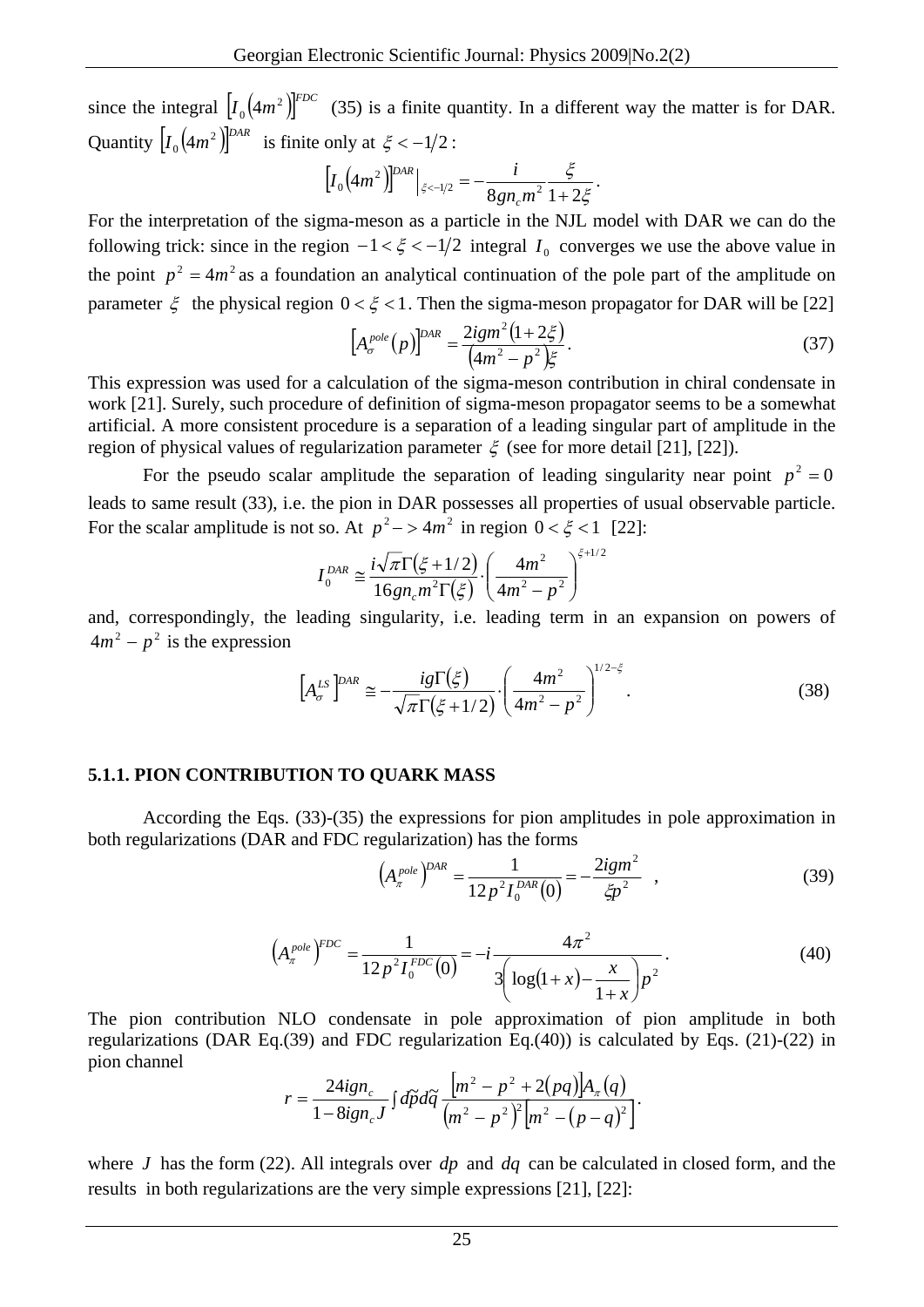$$
r_{\pi}^{DAR} = \frac{1}{8\xi},
$$
\n
$$
r_{\pi}^{FDC} = -\frac{\log(1+x)}{8\left(\log(1+x) - \frac{x}{1+x}\right)}.
$$
\n(41)

(42)

According the Eqs. (24)-(25) the NLO mass functions  $a^{(1)}$  and  $b^{(1)}$  in pion channel are defined by the following equations:

$$
p^2 a_{\pi}^{(1)} = (p^2) = -3 \int \frac{d\tilde{q}}{m^2 - (p - q)^2} A_{\pi}^{pole}(q) , \qquad (43)
$$

$$
b_{\pi}^{(1)}(p^2) = r_{\pi} - 3\int \frac{d\tilde{q}}{m^2 - (p - q)^2} A_{\pi}^{pole}(q) . \tag{44}
$$

Using the leading singularity approximation for  $(A_{\pi}^{pole})^{DAR}$  (39) and  $(A_{\pi}^{pole})^{FDC}$  (40) in (43) and (44) after calculating the integrals in DAR and FDC regularization we obtain for the pion corrections to the quark mass in next expressions according to (28)

$$
\left(\frac{\delta m_{\pi}}{m}\right)^{DAR} = r_{\pi}^{DAR} - \frac{1}{8\xi},\tag{45}
$$

$$
\left(\frac{\delta m_{\pi}}{m}\right)^{FDC} = r_{\pi}^{FDC} + \frac{\log(1+x)}{8\left(\log(1+x) - \frac{x}{1+x}\right)}.
$$
\n(46)

From (45) and (46) it follows that, the pion contribution in quark mass is equal zero, according to (41) and (42).

#### **5.1.2. SIGMA-MESON CONTRIBUTION TO QUARK MASS**

Consider a contribution of scalar amplitude in pole approximation  $A_{\sigma}^{pole}$  in quark mass. In correspondence with Eqs.(24) and (25) we have

$$
p^{2} a_{\sigma}^{(1)}(p^{2}) = \int d\tilde{q} \, \frac{p^{2} - (pq)}{m^{2} - (p - q)^{2}} A_{\sigma}(q), \tag{47}
$$

$$
b_{\sigma}^{(1)}(p^2) = r_{\sigma} - \int d\widetilde{q} \, \frac{1}{m^2 - (p-q)^2} A_{\sigma}(q).
$$

(48)

To calculate this contributions we use the leading-singularity approximation for amplitudes:

$$
A_{\sigma}^{pole} = \frac{1}{4n_c I_0 \left(4m^2 \left(4m^2 - p^2\right)\right)_{p-4m^2}},\tag{49}
$$

with

$$
\left[I_0\left(4m^2\right)\right]^{FDC} = \frac{i}{\left(4\pi\right)^2} \left[\log\left(1+x\right) - \sqrt{x} \arctan\frac{1}{\sqrt{x}}\right] -
$$

according Eq. (32) in  $p^2 = 4m^2$ , for FDG regularization and Eq. (38) for DAR.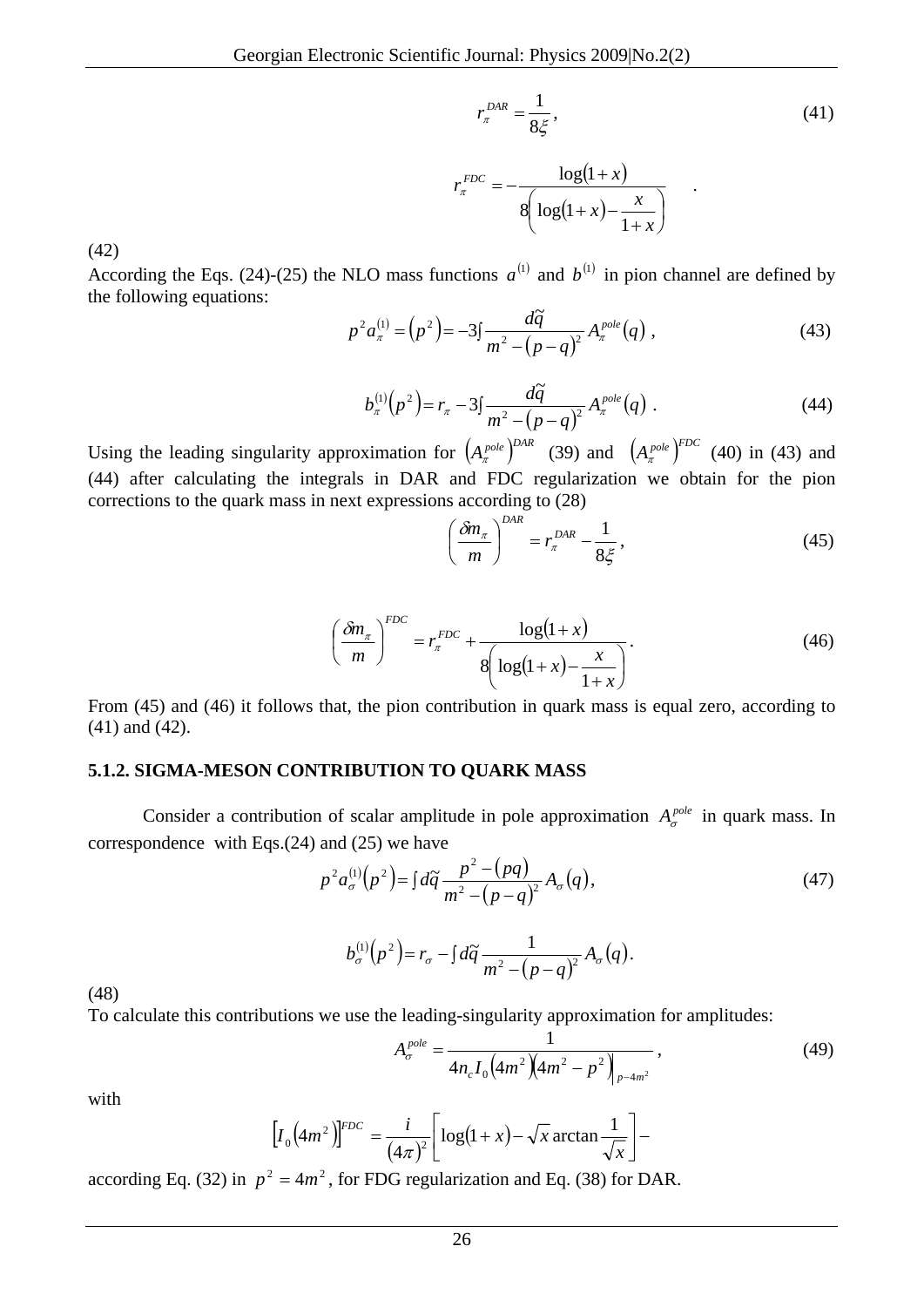From Eqs. (21)-(22) we obtain the quantity  $(r_{\sigma})^{DAR}$  in DAR. A computation gives us the following values for sigma-meson contribution:  $\xi = 0.25$  we obtain  $(r_{\sigma})^{DAR} = -0.033$ ; at  $\xi = 0.4$ we obtain  $(r_{\sigma})^{DAR} = -0.01$ . The sigma-meson contribution is small in comparison of the contribution and possesses the opposite sign, i.e. it decrease the common contribution (see [22], note, that this result is qualitatively the same as result of work [21], in which was used a pole approximation \$A\_\sigma\$. Thus, all conclusions of work [21] about the part of the meson contributions stand also for the more exact leading-singularity approximation, which is used in [22], or in present work).

For FDC regularization the leading-singularity approximation for  $A_{\sigma}$  coincides with the pole approximation (49). The ratio in sigma-meson channel  $r_{\sigma}$  calculated by Eqs. (21)-(22). This quantity for FDC is a function of  $x = \Lambda^2 / m^2$ . The values of  $r_{\sigma}^{FDC}(x)$  for two characteristic values of ratio: at  $x = 3$  (which corresponds to value  $c^{(0)} = -210 MeV$  of the LO condensate)  $r_{\sigma}^{FDC}(3) = -0.007$ . At  $x = 19$ , which corresponds to value  $c^{(0)} = -250MeV$  of the LO condensate, the ratio is:  $r_{\sigma}^{FDC}(19) = -0.116$ . In contrast to the DAR, the sign of sigma contribution for FDC is the same as for pion contribution.

A sigma-correction to quark mass for DAR given by formula [22]

$$
\left(\frac{\delta m_{\sigma}}{m}\right)^{DAR} = r_{\sigma}^{DAR} - \frac{\cos \pi \xi}{4^{1+\xi} n_{c} \pi} \left(1/2 - \xi\right)
$$

and attains:  $at \xi = 0.25$ :  $\delta m_{\sigma}^{DAR} = -0.086m$ , at  $\xi = 0.4$ :  $\delta m_{\sigma}^{DAR} = -0.056m$ . Since a pion correction to quark mass in this regularization equal zero (see above), these values are full corrections to quark mass for DAR [22].

$$
\left(\frac{\delta m_{\sigma}}{m}\right)^{FDC} = r_{\sigma}^{FDC} - \frac{4\log(1+x/4) - \log(1+x)}{8n_c\left[\log(1+x) + \sqrt{x}\arctan\sqrt{1/x}\right]}.
$$

At  $x = 3$ :  $\delta m_{\sigma}^{FDC} = -0.022m$ ; ; at  $x = 19$ :  $\delta m_{\sigma}^{FDC} = -0.158m$  [22].

### **5.2. PION CORRECTION TO QUARK MASS IN NON-POLE APPROXIMATION OF AMPLITUDE**

In sub subsection 5.1.1, using the pole approximation for the pseudo scalar amplitude in both regularization ( in FDC regularization and DAR) we obtain the values for  $\pi$  –meson contribution in quark mass equal to zero. However, since the model is not renormalizable in four space-time dimensions, the physical results and parameters depend on the regularization method. This lead us to calculate the correction to quark mass beyond the non-pole approach of the amplitude. Using the expressions of pion amplitude (16) and the integral (31) in DAR, we can to calculate the ratio in pion sector  $r_{\pi}$ . Also, having calculated in DAR NLO mass functions by the Eqs. (24) and (25), according the formula (28) of NLO quark mass correction we obtain:

$$
\left[\left(\frac{\delta m_{\pi}}{m}\right)^{DAR}\right]^{non-pole} = \left[r_{\pi}^{DAR}\right]^{non-pole} - \frac{1}{2\sqrt{\pi}\Gamma(2-\xi)}\sum_{k=0}^{\infty} 4^k \Gamma(1-\xi-k)\Gamma(3/2-k)F\left(1+\xi+k,1+k;2-\xi;1\right)
$$

where

$$
\left[r_{\pi}^{DAR}\right]^{non-pole} = -2 \frac{\sin(\pi \xi)}{\pi \xi} \int_0^{\infty} dz \frac{z^{-1-\xi}}{F(1+\xi,1;3/2;-z/4)} \int_0^1 du \frac{1-u}{[1+u(1-u)z]^{1+\xi}} \times \left[1-\xi+(1+\xi)\frac{1+u(u-2)z}{1+u(1-u)z}\right]
$$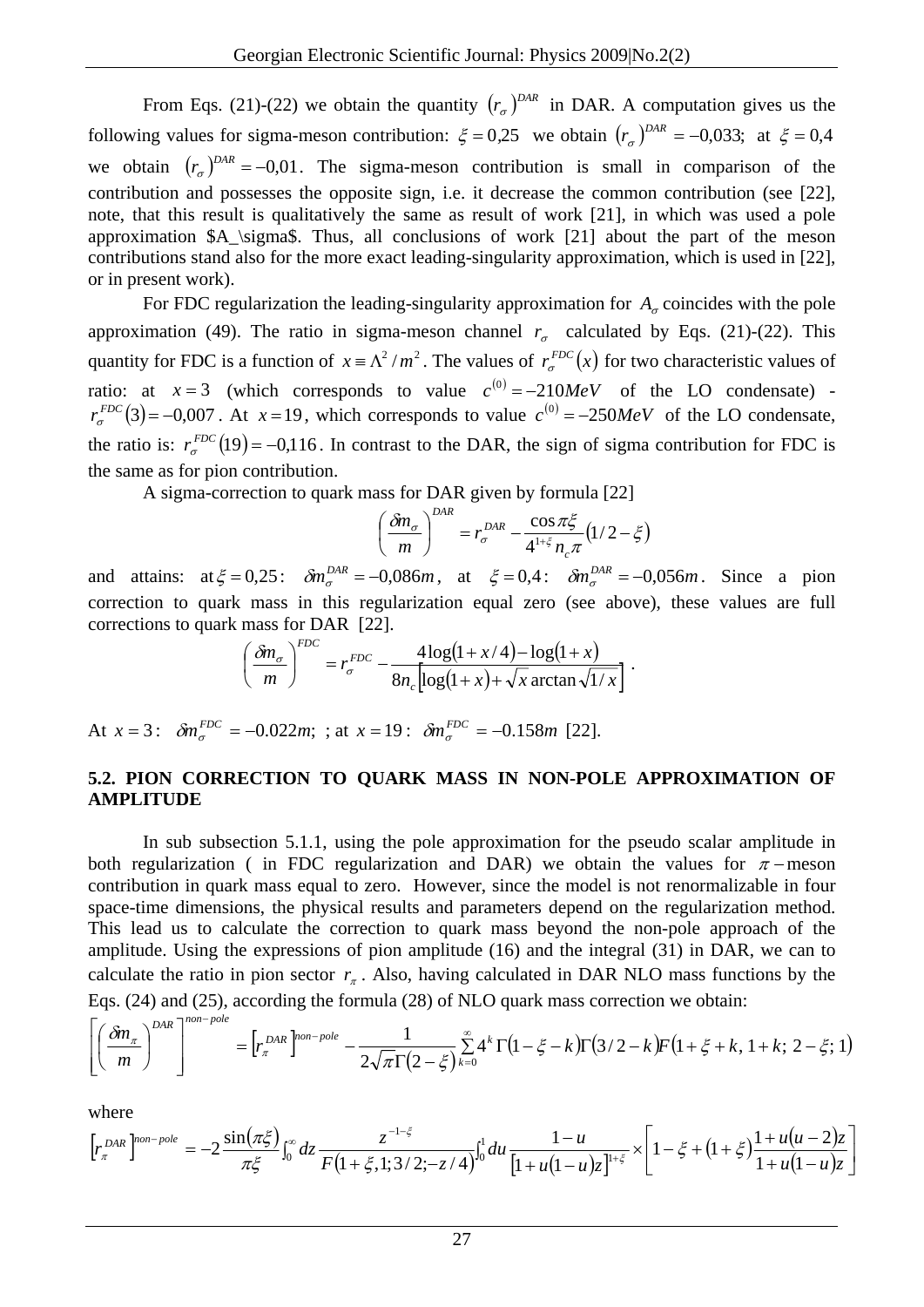From here is clears that the result differ from zero.

This means, that the zero value of the pion correction to quark mass is independent from regularization choice in NJL model in leading singularity approach of pseudo scalar amplitude.

## **ACKNOWLEDMENTS**

Author thanks the IHEP TSU and Organizing Committee for the invitation and warm hospitality.

## **REFERENCES**

- 1. R.P. Feynman: Phys.Rev. **76** (1949) 749, 769
- 2. I.E. Tamm: J. Phys. **9** (1945) 449; S.M. Dancoff: Phys. Rev.**78** (1950) 382
- 3. V.P. Silin, I.Ye. Tamm and V.Ya. Fainberg: Zh. Eksp. Teor. Fiz **29** (1955) 6
- 4. V.A. Fock: Sow. Phys. **6** (1934) 425
- 5. H. Bethe and E.E. Salpeter: Phys.Rev. **82** (1951) 309
- 6. A.A. Logunov and A.N. Tavkhelidze: Nuovo Cimento **29** (1963) 380
- 7. V.G. Kadyshevsky: Sov. Phys. JETP **19** (1964) 443; 597; V.G. Kadyshevsky: Nucl. Phys. B**6** (1968) 125; V.G. Kadyshevsky and N.D. Mattev: Nuovo Cim. A**55** (1968) 275; C. Itzykson, V.G. Kadyshevsky, I. T. Todorov: Phys. Rev. D**1** (1970) 2823;
- 8. V.R. Garsevanishvili, V.A. Matveev, L.A. Slepchenko, A.N. Tavkhelidze: Phys. Lett. B  **29** (1969) 191; R.N. Faustov, V.R. Garsevanishvili, A.N. Kvinikhidze, V.A. Matveev, A.N. Tavkhelidze: Teor.Mat.Fiz. **25** (1975) 37; R.N. Faustov, A.A. Khelashvili: Yad. Fiz. **10** (1969) 1085;
	- A.N. Kvinikhidze, V.A. Matveev, A.N. Tavkhelidze, A.A Khelashvili: Teor.Mat.Fiz. **29** (1976) 3;
	- A.A. Khelashvili: Theor.Math.Phys. **51** (1982) 447;

 A.A.Khelashvili, G.A. Khelashvili, N. Kiknadze, T.P. Nadareishvili.: arXiv: quant- ph/9907078, 8 pp.;

- A.A. Khelashvili: arXiv: hep-th/0007059, 12pp.
- V.R. Garsevanishvili, A.A. Khelashvili ,Z.R. Menteshashvili, M.S. Nioradze: Phys. Rept. **458** (2008) 247
- 9. V.V. Dvoeglazov: arXiv:0711.2276, 7 pp.; *Talks given at the 5th International Symposium on Quantum Theory and Symmetries (Valladolid, Spain), July 2007 and the 10th Workshop What comes beyond the Standard Model? (Bled, Slovenia) , July 2007;*  Jan Willem Wagenaar: arXiv: 0904.1398, 189 pp.; J.W.Wagenaar, T.A.Rijken: arXiv:0905.1407, 29 pp.; J.W.Wagenaar, T.A.Rijken: arXiv:0905.1408, 49 pp.; A.N. Mitra: arXiv: hep-ph/0012347, 38 pp; *Talk given at XXIII International Workshop on Fundamental Problems of High Energy Physics and Field Theory, (Protvino, Russia), June 2000.*
- 10. K. Huang and H.A. Weldon: Phys.Rev. D**11** (1975) 257
- 11. H.D. Dahmen and G. Jona-Lasinio: Nuovo Cim. A**52** (1967) 807
- 12. V.E. Rochev: Teor. Mat.Fiz. **47** (1981) 184; V.E. Rochev: Teor. Mat.Fiz. **51** (1982) 22
- 13. G. t'Hooft: Nucl.Phys. B**74** (1974) 461
- 14. E. Witten: Nucl.Phys. B**160** (1979) 57
- 15. D. Diakonov, V. Petrov and M. Polyakov: Z. Phys. A**359** (1997) 305
- 16. U. Vogl and W. Weise: Prog. Part. and Nucl. Phys. **27** (1991) 195
- 17. S.P. Klevansky: Rev.Mod.Phys. **64** (1992) 649
- 18. V.E. Rochev: J.Phys. A: Math.Gen. **30** (1997) 3671; V.E. Rochev and P.A. Saponov: Int.J.Mod.Phys.A**13** (1997) 3649;